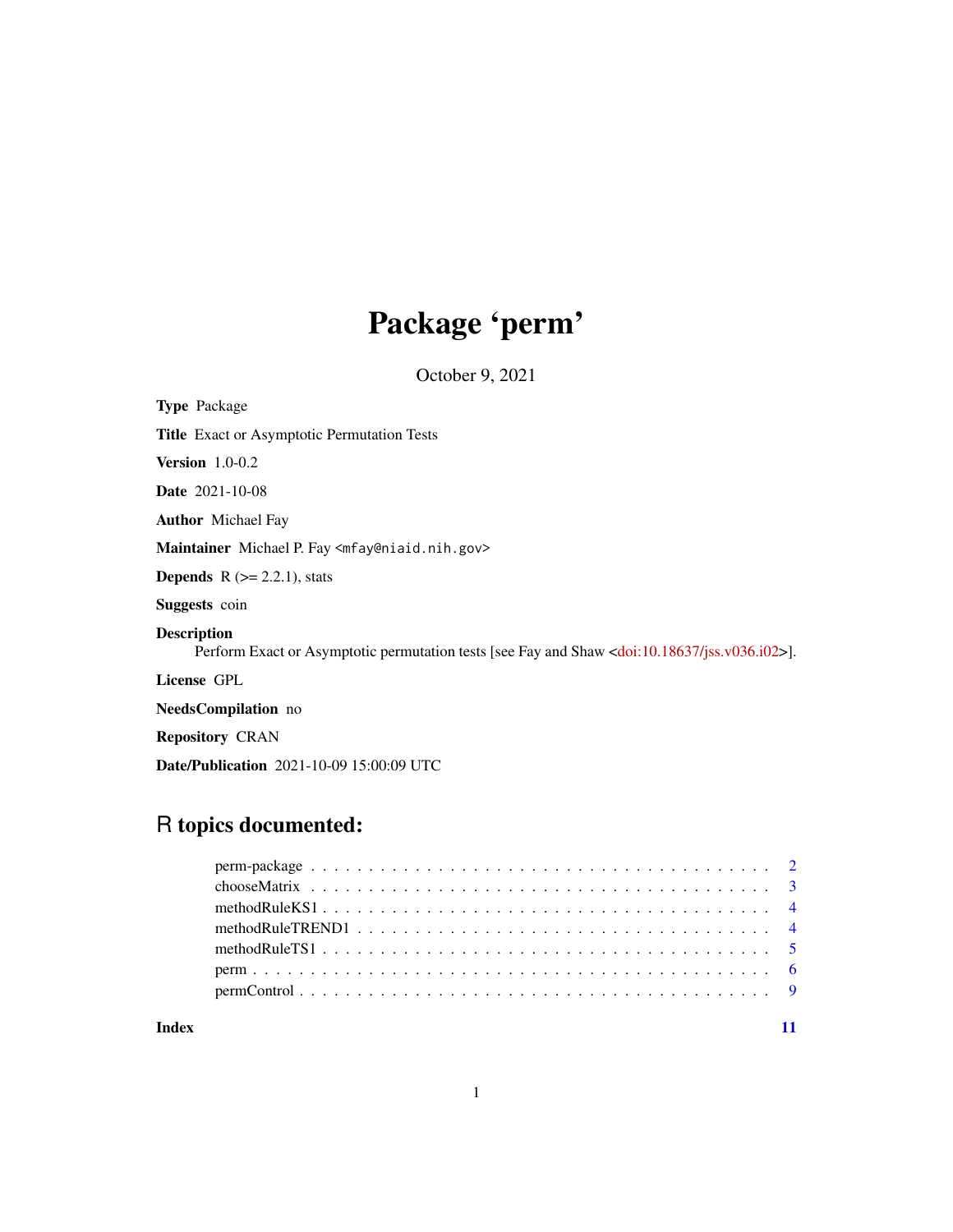<span id="page-1-0"></span>

#### Description

This package gives several methods for performing permutation tests.

# **Details**

| perm        |
|-------------|
| Package     |
| $1.0 - 0.2$ |
| 2021-10-08  |
| GPL         |
|             |

The package has three main functions, to perform linear permutation tests. These tests are tests where the test statistic is the sum of the product of a covariate (usually group indicator) and the scores. The three tests are: [permTS](#page-5-1) to perform two sample permutation tests, [permKS](#page-5-1) to perform Ksample permutation tests, [permTREND](#page-5-1) to perform trend permutation tests on numeric values. By using suitable scores one can create for example, the permutation t-test (general scores), the Wilcoxon rank sum test (rank scores), the logrank test (need to use other functions to create these scores). The two sample test uses either exact (network algorithm, complete enumeration, or Monte Carlo) or asymptotic calculations (using permutational central limit theorem [pclt]), while the other tests use only the exact Monte Carlo or the pclt. Most (if not all) of the tests here are also implemented in the coin package. This package provides an independent validation of that package.

The perm package used by the interval package, and perm is described in Fay and Shaw (2010, Section 5).

#### Author(s)

Michael Fay

Maintainer: Michael Fay <mfay@niaid.nih.gov>

# References

Fay, MP and Shaw, PA (2010). Exact and Asymptotic Weighted Logrank Tests for Interval Censored Data: The interval R package. Journal of Statistical Software. doi: [10.18637/jss.v036.i02.](https://doi.org/10.18637/jss.v036.i02) 36 (2):1- 34.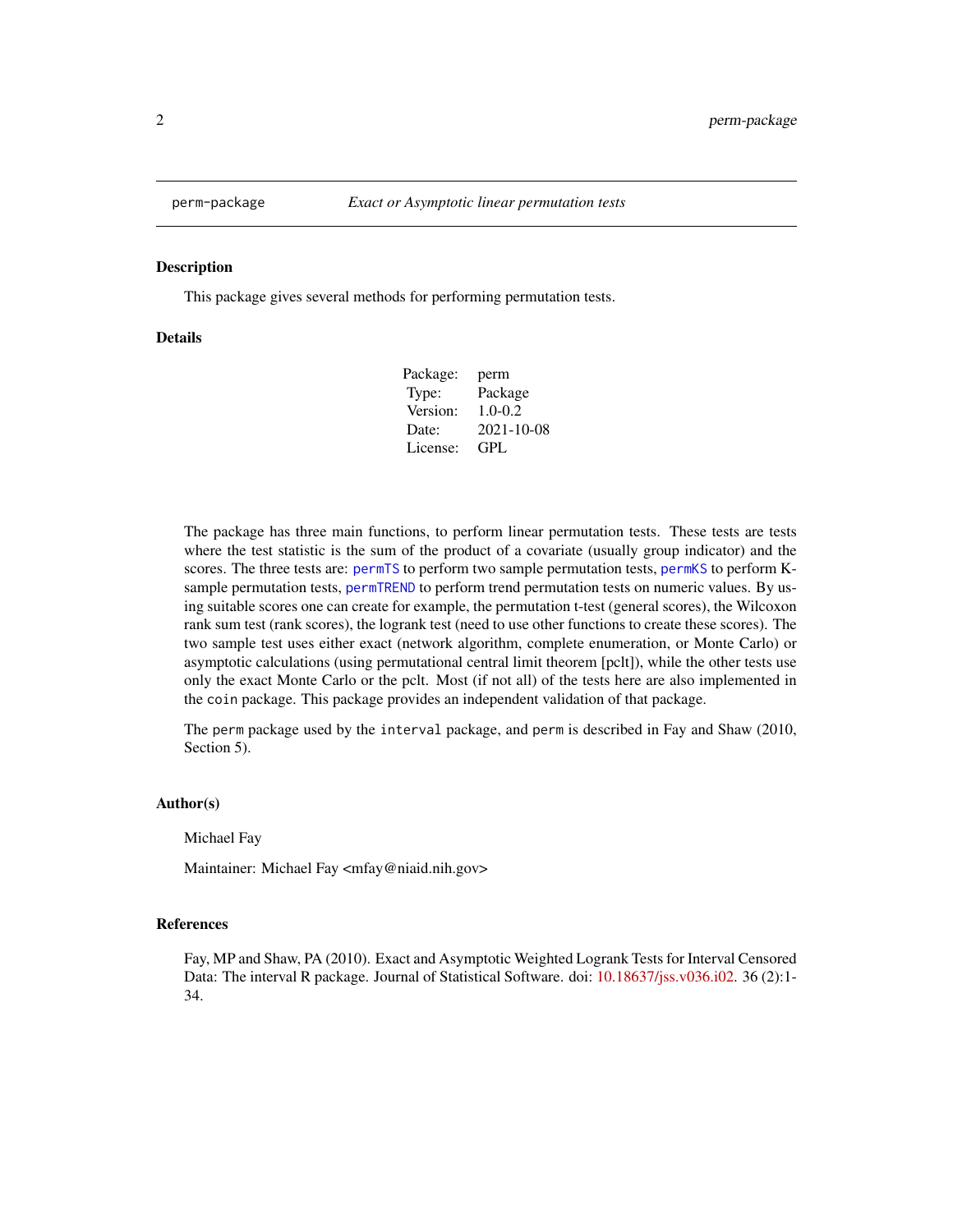<span id="page-2-1"></span><span id="page-2-0"></span>chooseMatrix *Create matrix with choose(n,m) unique rows with m ones in each row the rest 0.*

# Description

Create a choose(n,m) by n matrix. The matrix has unique rows with m ones in each row and the rest zeros.

# Usage

chooseMatrix(n, m)

# Arguments

| n | an integer      |
|---|-----------------|
| m | an integer <= n |

# Value

A matrix with choose $(n,m)$  rows n columns. The matrix has unique rows with m ones in each row and the rest zeros.

# Note

Used for complete enumeration when method='exact.ce' in [permTS](#page-5-1)

#### Author(s)

M.P.Fay

# See Also

[permTS](#page-5-1)

# Examples

chooseMatrix(5,2)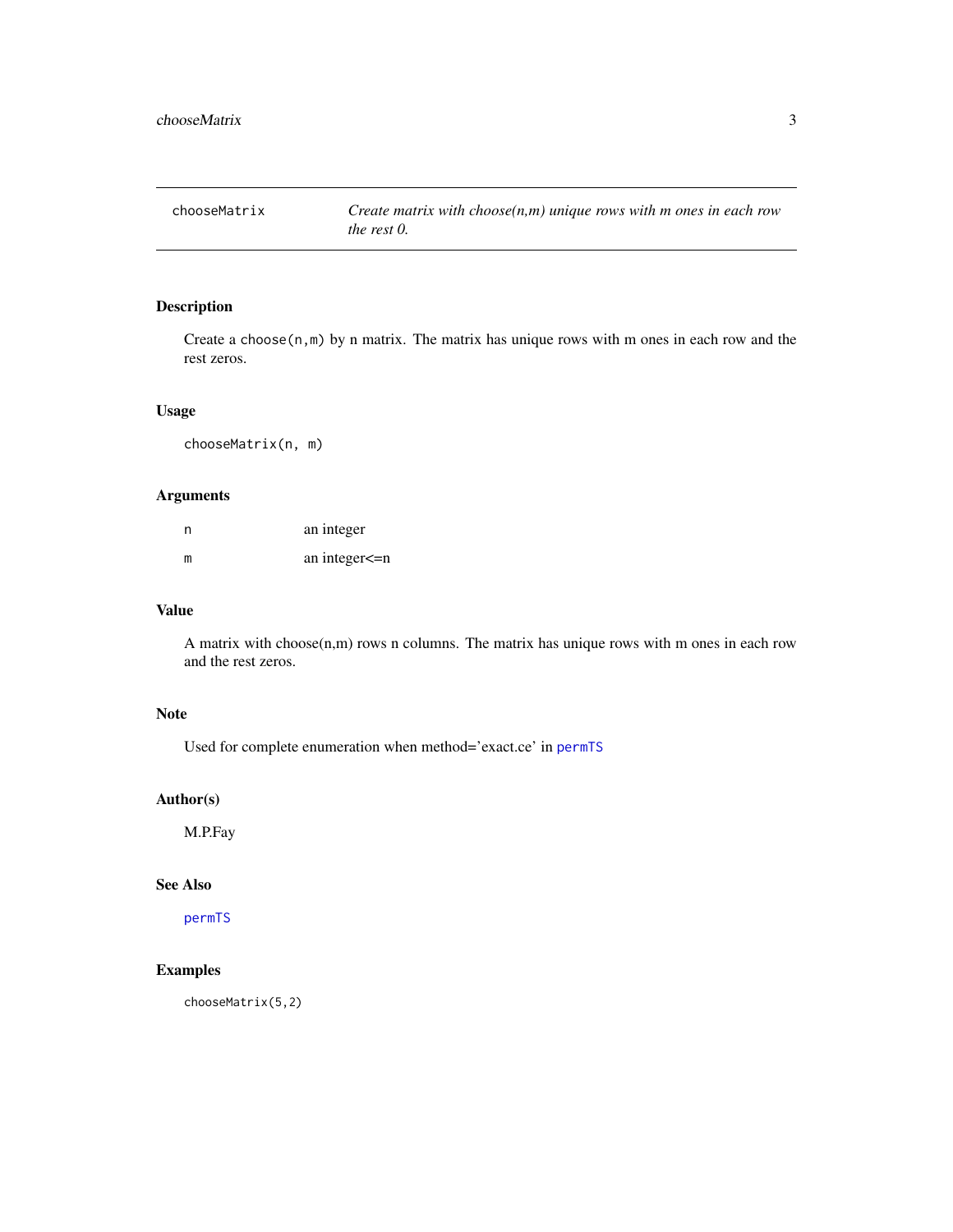<span id="page-3-1"></span><span id="page-3-0"></span>

#### Description

This is the default function which determines which method to use in [permKS](#page-5-1).

### Usage

methodRuleKS1(x, group, exact, Nbound =  $c(5)$ )

# Arguments

| x.     | vector of response scores                                 |
|--------|-----------------------------------------------------------|
| group  | group membership vector                                   |
| exact  | logical, TRUE=exact method chosen, FALSE=pclt             |
| Nbound | gives 'pclt' if minimum sample size of any group > Nbound |

# Details

This function determines which of two methods will be used in [permKS](#page-5-1); see that help for description of methods.

When exact=FALSE then returns 'pclt'. When exact=TRUE then returns 'exact.mc'. When exact=NULL then returns either 'exact.mc' if the minimum sample size for any group is less than or equal to Nbound, otherwise returns 'pclt'.

# Value

a character vector with one of the following values: "pclt","exact.mc"

# See Also

[permKS](#page-5-1)

<span id="page-3-2"></span>methodRuleTREND1 *Rule for determining method for permTREND*

#### Description

This is the default function which determines which method to use in [permTREND](#page-5-1).

#### Usage

```
methodRuleTREND1(x, y, exact, Nbound = c(20))
```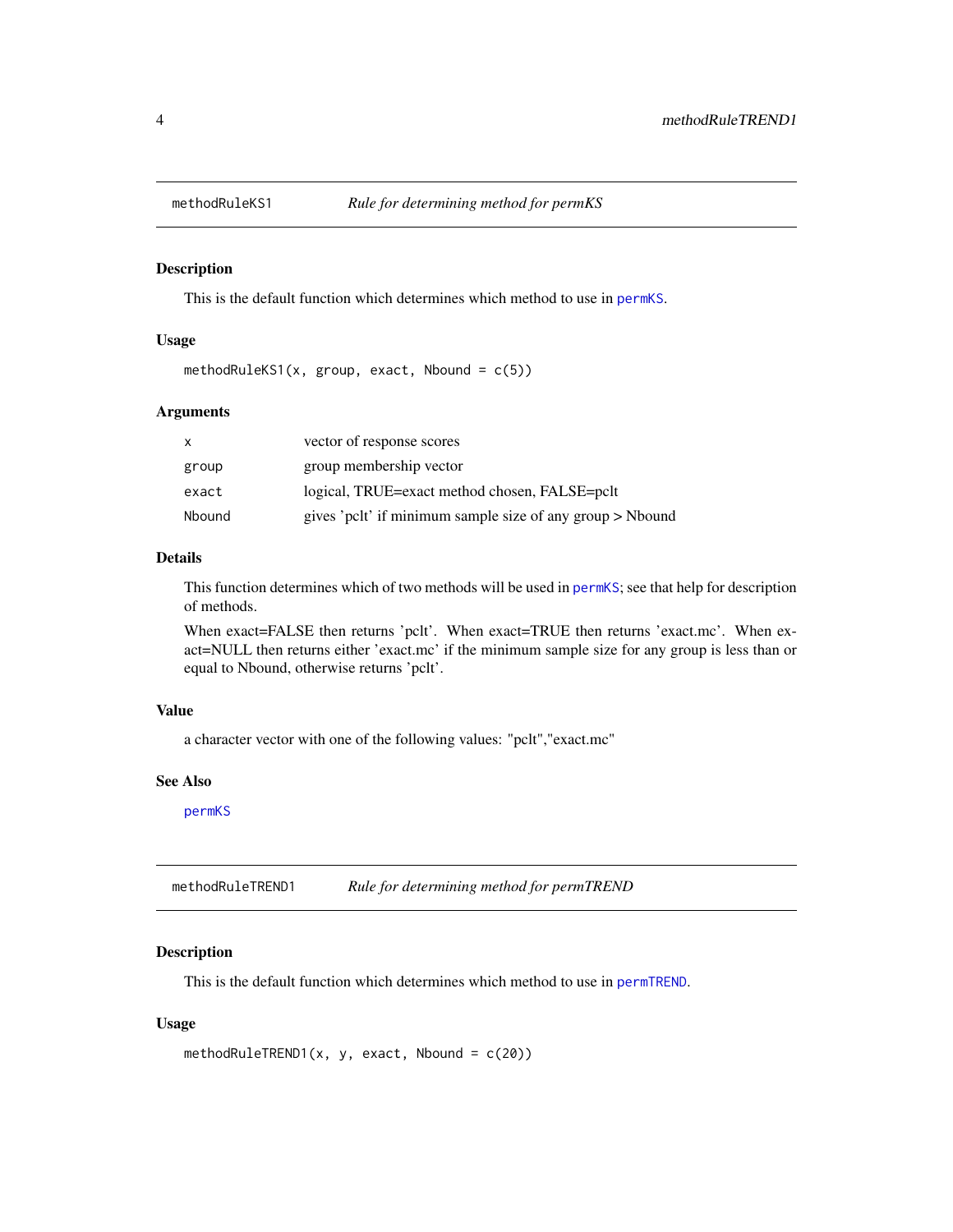# <span id="page-4-0"></span>methodRuleTS1 5

# Arguments

| $\mathsf{x}$ | vector of response scores                     |
|--------------|-----------------------------------------------|
| <b>y</b>     | group membership vector                       |
| exact        | logical, TRUE=exact method chosen, FALSE=pclt |
| Nbound       | gives 'pclt' if $length(x) > Nbound$          |

# Details

This function determines which of two methods will be used in [permTREND](#page-5-1); see that help for description of methods.

When exact=FALSE then returns 'pclt'. When exact=TRUE then returns 'exact.mc'. When exact=NULL then returns either 'exact.mc' if  $length(x)$  is less than or equal to Nbound, otherwise returns 'pclt'.

# Value

a character vector with one of the following values: "pclt","exact.mc"

#### See Also

[permKS](#page-5-1)

<span id="page-4-1"></span>methodRuleTS1 *Rule for determining method for permTS*

# Description

This is the default function which determines which method to use in [permTS](#page-5-1).

#### Usage

```
methodRuleTS1(x, group, exact, Nbound = c(1000, 200, 100, 50, 16))
```
### Arguments

| X      | vector of response scores                     |
|--------|-----------------------------------------------|
| group  | group membership vector                       |
| exact  | logical, TRUE=exact method chosen, FALSE=pclt |
| Nbound | vector of bounds (see details)                |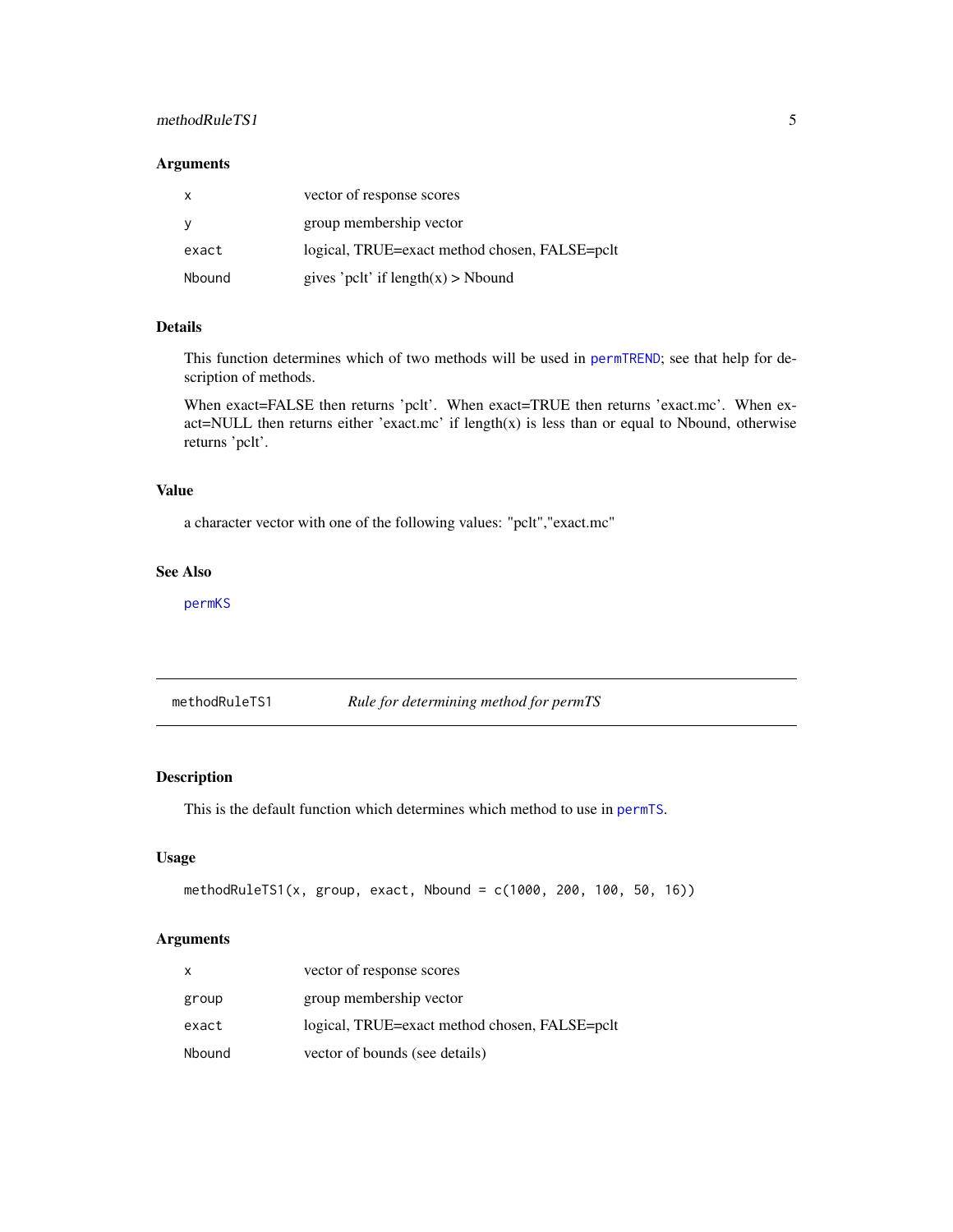#### <span id="page-5-0"></span>Details

This function determines which of several methods will be used in [permTS](#page-5-1); see that help for description of methods.

When exact=FALSE then returns 'pclt'. When exact=TRUE then returns either 'exact.network' if the estimated time of calculation is not too large or 'exact.mc' otherwise. When exact=NULL then returns either 'exact.network' if the estimated time is not too large or 'pclt' otherwise. The estimation of the calculation time is as follows: if the smallest number of unique values in one of the two groups is equal to kmin, then calculation time is large if the sample size  $\leq$ =Nbound[kmin-1], if Nbound[kmin-1] exists, or is large if the sample size  $\leq$  min(Nbound) otherwise.

# Value

a character vector with one of the following values: "pclt","exact.network","exact.mc"

#### See Also

[permTS](#page-5-1)

#### Examples

```
N < -100set.seed(1)
methodRuleTS1(x=sample(1:2,N,replace=TRUE),group=sample(c(0,1),N,replace=TRUE),exact=NULL)
N < -100methodRuleTS1(sample(1:500,N,replace=TRUE),sample(c(0,1),N,replace=TRUE),TRUE)
```
perm *Exact or Asymptotic 2-sample, k-sample, and trend permutation tests*

#### <span id="page-5-1"></span>**Description**

These functions perform either: two-sample permutation tests (permTS), k-sample permutation tests (permKS), or trend permutation tests (permTREND). The test function can be transformed to a linear function of the scores times the covariate, where the covariate may be either a factor or character vector with two (permTS) or more (permKS) levels or a numeric vector (permTREND). By using suitable scores one can create for example, the permutation t-test (general scores), the Wilcoxon rank sum test (rank scores), the logrank test (need to use other functions to create these scores). It performs either exact (network algorithm, complete enumeration, or Monte Carlo) asymptotic calculations (using permutational central limit theorem).

#### Usage

```
permTS(x, \ldots)## Default S3 method:
permTS(x, y, alternative = c("two.sided", "less", "greater"),
    exact = NULL, method = NULL, methodRule = methodRuleTS1,
```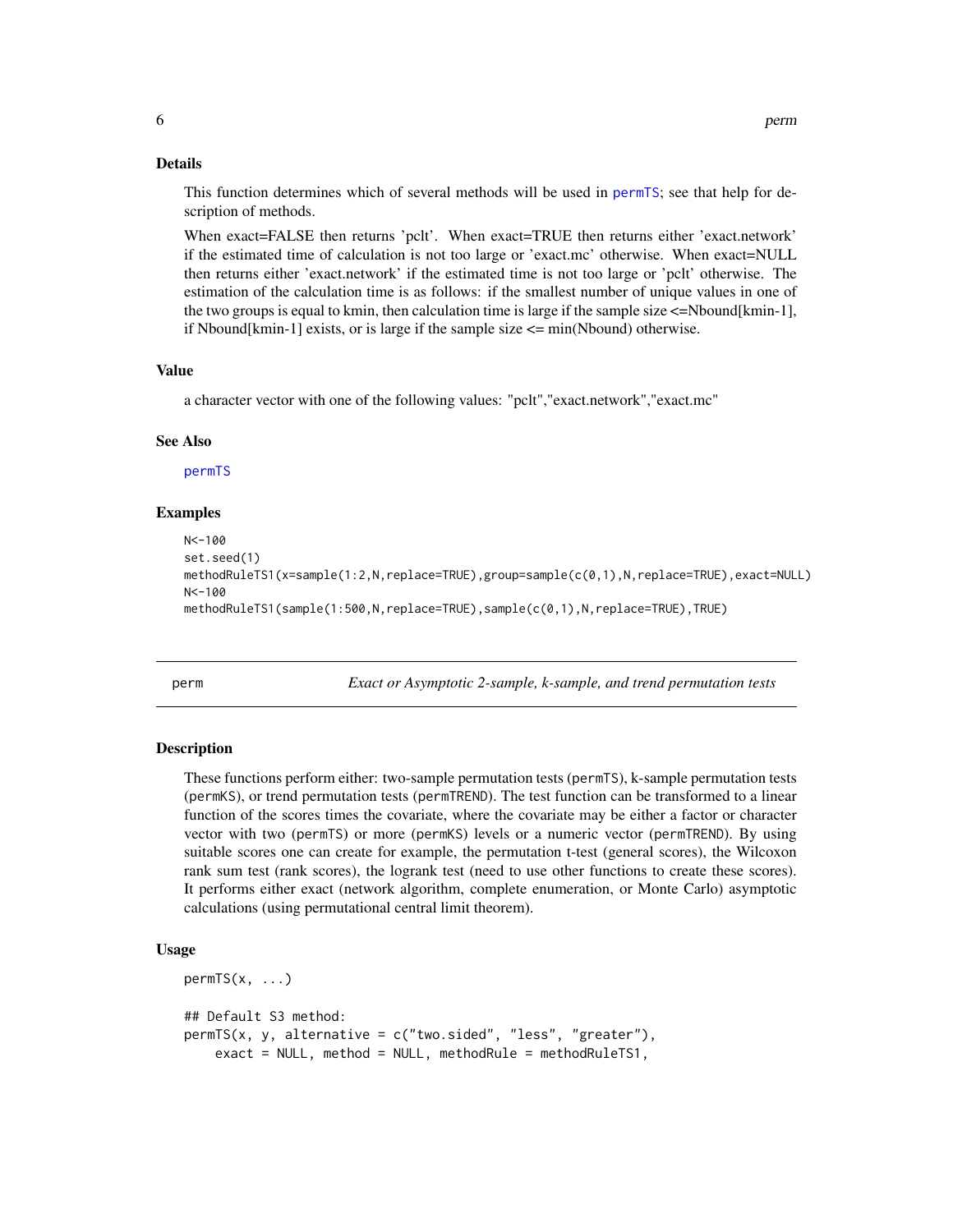```
control=permControl(), ...)
## S3 method for class 'formula'
permTS(formula, data, subset, na.action, ...)
permKS(x,...)
## Default S3 method:
permKS(x, g, exact = NULL, method = NULL,methodRule = methodRuleKS1, control=permControl(), ...)
## S3 method for class 'formula'
permKS(formula,data,subset, na.action,...)
permTREND(x,...)
## Default S3 method:
permTREND(x, y, alternative = c("two.sided", "less", "greater"),
 exact = NULL, method = NULL, methodRule = methodRuleTREND1, control=permControl(),...)
## S3 method for class 'formula'
permTREND(formula,data,subset,na.action,...)
```
# Arguments

| $\boldsymbol{\mathsf{x}}$ | numeric vector of respose scores for the first group                                                                                                          |
|---------------------------|---------------------------------------------------------------------------------------------------------------------------------------------------------------|
| У                         | numeric vector of either response scores for the second group (for permTS) or<br>trend scores for each observation (for permTREND)                            |
| g                         | a factor or character vector denoting group membership                                                                                                        |
| alternative               | a character string specifying the alternative hypothesis, must be one of "two.sided"<br>(default), "greater", "less" (see details)                            |
| exact                     | a logical value, TRUE denotes exact test, ignored if method is not NULL                                                                                       |
| method                    | a character value, one of 'pclt','exact.network','exact.ce','exact.mc'. If NULL<br>method chosen by method Rule                                               |
| methodRule                | a function used to choose the method (see details)                                                                                                            |
| control                   | a list with arguments that control the algortihms, see permControl                                                                                            |
| formula                   | a formula of the form lhs~rhs where lhs is a numeric variable giving the response<br>scores and rhs a factor with two levels giving the corresponding groups. |
| data                      | an optional matrix or data frame containing the variables in the formula                                                                                      |
| subset                    | an optional vector specifying a subset of observations to be used.                                                                                            |
| na.action                 | a function which indicates what should happen when the data contain NAs. De-<br>faults to getOption("na.action").                                             |
| $\cdots$                  | further arguments to be passed to or from methods.                                                                                                            |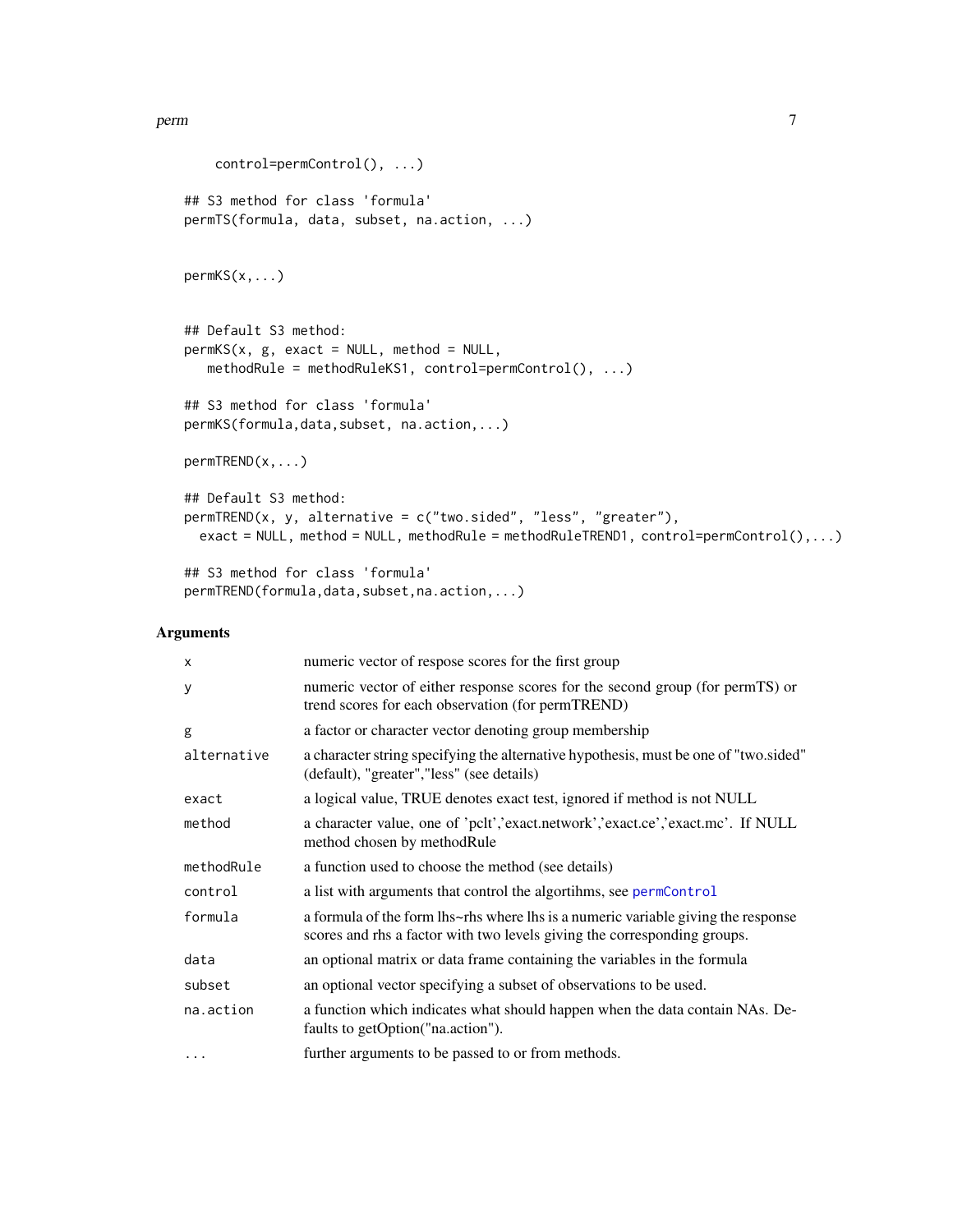# Details

There are 4 different methods for deciding how to determine the p-value by defining which test statistics are extreme. For alternative there are 3 choices, "two.sided", "less" or "greater", but within alternative="two.sided" there are 2 methods defined by the tsmethod given within control, see [permControl](#page-8-1). If Ti is a vector of test statistics, and T0 is the observed test statistic, then alternative="less" gives p.lte=Pr[Ti<=T0], alternative="greater" gives p.gte=Pr[Ti>=T0], alternative="two.sided" with tsmethod="central" (default) gives p.twosided=max(1, 2\*min(p.lte,p.gte)), and alternative="two.sided" with tsmethod="abs" gives p.twosidedAbs=Pr[abs(Ti - mean(Ti) ) >=abs(T0 mean(Ti))]. For permTS the test statistic is equivalent to the mean of one group minus the mean of the other group. For permTREND the test statistic is equivalent to the correlation between the response  $(x)$  and the trend scores  $(y)$ . For permKS only a twosided pvalue based on Pr $[Ti>=T0]$  is allowed, where the test statistic, Ti, is the weighted sum of the square of the mean within group, where the weights are the sample size for each group. This will give for example, the usual Kruskal-Wallis test when the ranks are used on the responses.

Many standard statistical tests may be put into the form of the permutation test (see Graubard and Korn, 1987). There is a choice of four different methods to calculate the p-values (the last two are only available for permTS):

- 1. pclt: using permutational central limit theorem (see e.g., Sen, 1985).
- 2. exact.mc:exact using Monte Carlo.
- 3. exact.network: exact method using a network algorithm (see e.g., Agresti, Mehta, and Patel, 1990). Currently the network method does not implement many of the time saving suggestions such as clubbing.
- 4. exact.ce: exact using complete enumeration. This is good for very small sample sizes and when doing simulations, since the cm need only be calculated once for the simulation.

The exact.network and exact.ce may give errors related to running out of memory when the sample size is not small and will depend on the system you are using (e.g., about 15 in each group for exact.network or 14 in each group for exact.ce).

These associated functions for the above methods (e.g., twosample.pclt, twosample.exact.network, etc), are internal and are not to be called directly.

The methodRule is a function which takes the first two objects of the default implementation, and returns the method. This function can be used to appropriately choose the method based on the size of the data. For explanation of the default method rules see [methodRuleTS1](#page-4-1), [methodRuleKS1](#page-3-1), or [methodRuleTREND1](#page-3-2).

For more details see Fay and Shaw (2010, Section 5).

#### Value

An object of class htest or for 'exact.mc' of class mchtest, a list with the following elements:

| p.value     | p value associated with alternative                                                                                                    |
|-------------|----------------------------------------------------------------------------------------------------------------------------------------|
| alternative | description of alternative hypothesis                                                                                                  |
| p.values    | a vector giving lower, upper, and two-sided p-values as well as pequal which is<br>the proportion equal to the observed test statistic |
| method      | a character vector describing the test                                                                                                 |

<span id="page-7-0"></span>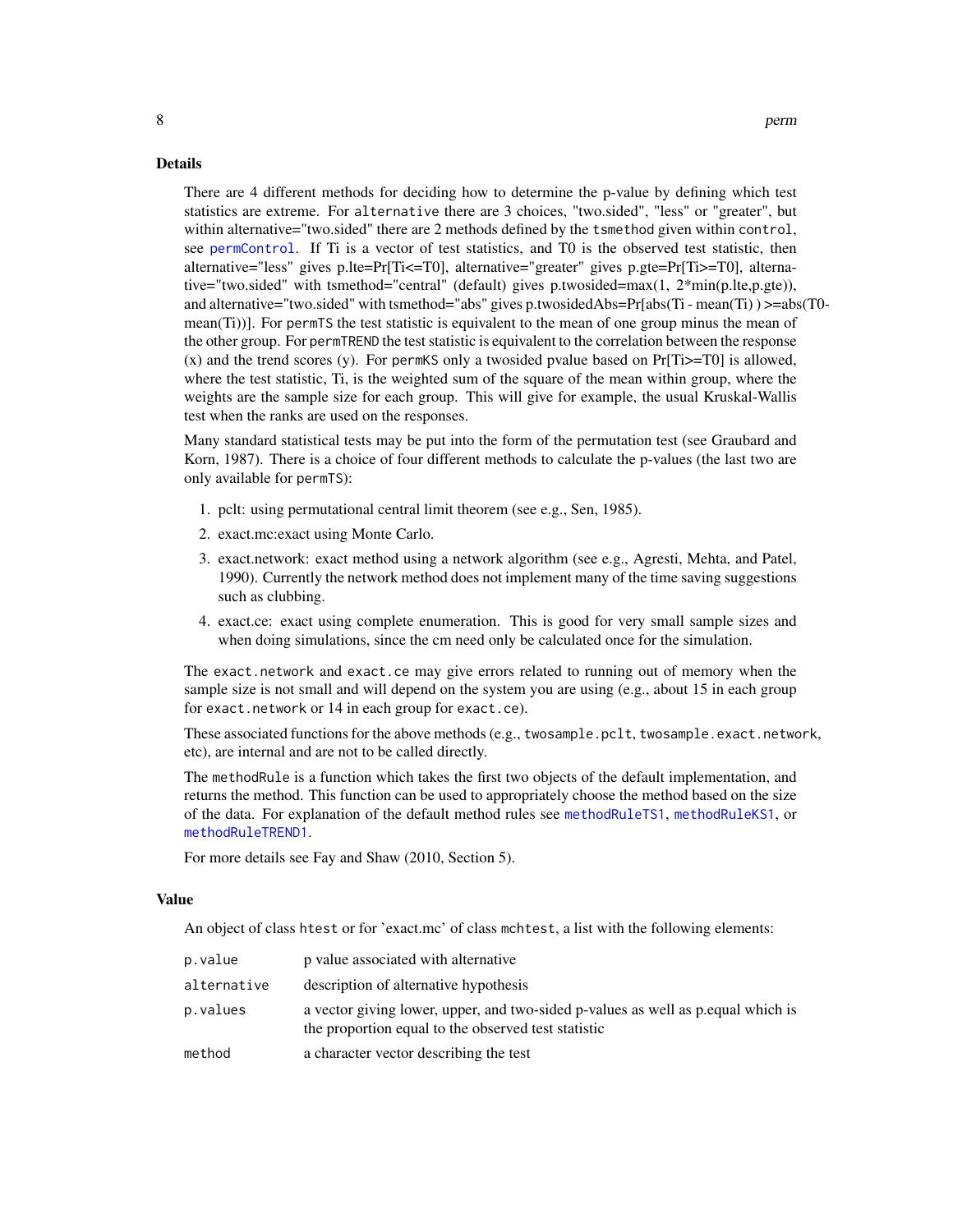# <span id="page-8-0"></span>permControl 9

| estimate   | an estimate of the test statistic                                                                       |
|------------|---------------------------------------------------------------------------------------------------------|
| statistic  | statistic used for asymptotics, either Z statistics or chi square statistic, output if<br>method="pclt" |
| parameter  | degrees of freedom for chi square statistic, output if 'statistic' is the chi square<br>statistic       |
| data.name  | character vector describing the response and group variables                                            |
| p.conf.int | a confidence interval on the p-value if method='exact.mc' (see calcPvalsMC)                             |
| nmc        | number of Monte Carlo replications if method='exact.mc', NULL otherwise                                 |

# Author(s)

Michael Fay

#### References

Agresti, A, Mehta, CR, Patel, NR (1990). JASA 85: 453-458.

Fay, MP and Shaw, PA (2010). Exact and Asymptotic Weighted Logrank Tests for Interval Censored Data: The interval R package. Journal of Statistical Software. doi: [10.18637/jss.v036.i02.](https://doi.org/10.18637/jss.v036.i02) 36 (2):1- 34.

Graubard, BI, and Korn, EL (1987). Biometrics 43: 471-476.

Sen, PK (1985) 'Permutational central limit theorems' in Encyclopedia of Statistics, Vol 6.

# Examples

```
## Example from StatExact manual
dBP<-c(94,108,110,90,80,94,85,90,90,90,108,94,78,105,88)
treatment<-c(rep("treated",4),rep("control",11))
permTS(dBP~treatment,alternative="less",method="pclt")
result<-permTS(dBP[treatment=="treated"],dBP[treatment=="control"],alternative="greater")
result
result$p.values
```
<span id="page-8-1"></span>permControl *Auxiliary for controling permutation tests*

# Description

A function to create a list of arguments for [permTS](#page-5-1), [permKS](#page-5-1) or [permTREND](#page-5-1).

#### Usage

```
permControl(cm=NULL,nmc=10^3-1,seed=1234321,digits=12,
   p.conf.level=.99,setSEED=TRUE,tsmethod="central")
```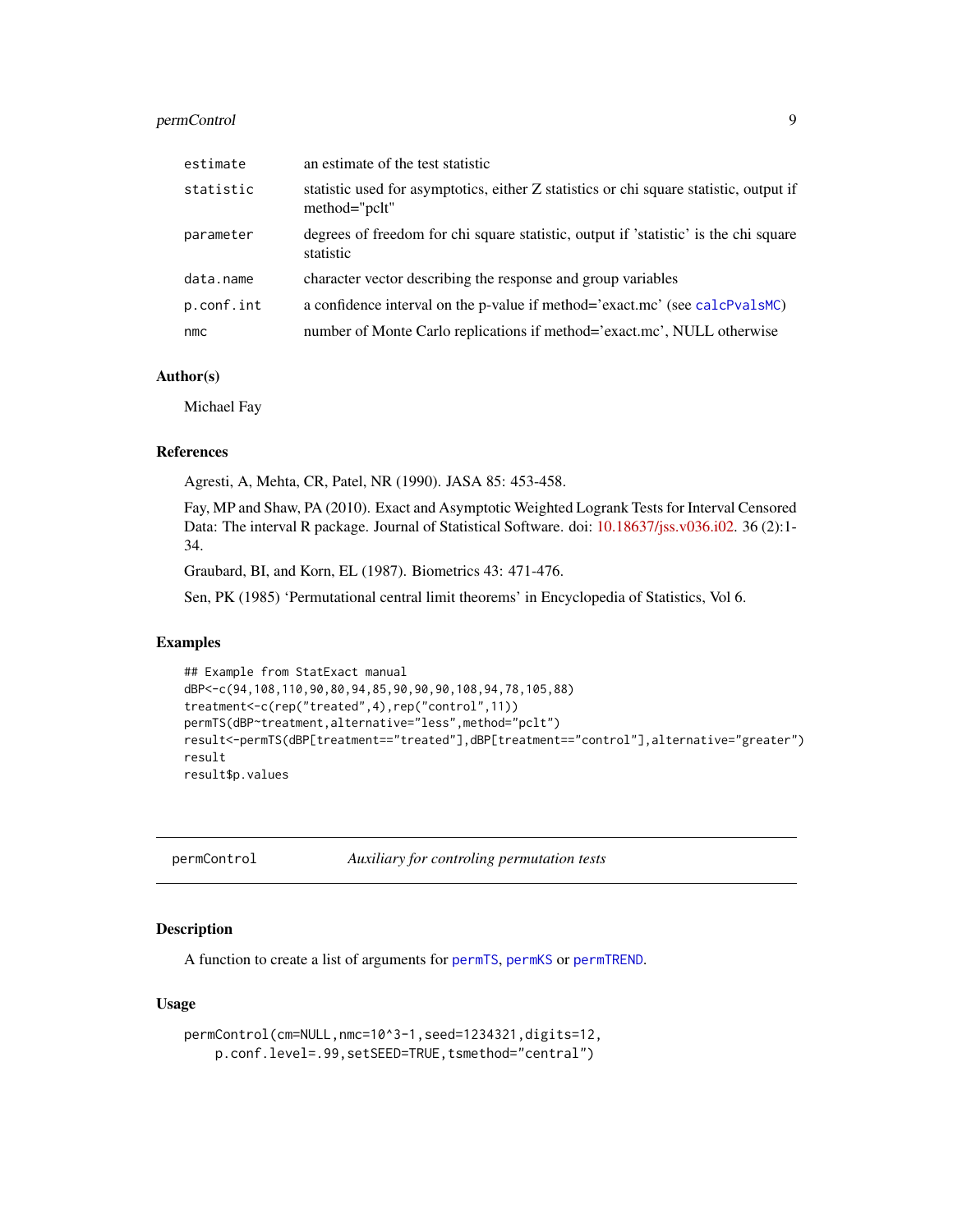#### <span id="page-9-0"></span>**Arguments**

| cm           | a choose $(n,m)$ by n matrix, used if method='exact.ce', ignored otherwise                       |
|--------------|--------------------------------------------------------------------------------------------------|
| nmc          | number of Monte Carlo replications, used if method='exact.mc', ignored other-<br>wise            |
| seed         | value used in set. seed if method='exact.mc', ignored otherwise                                  |
| setSEED      | logical, set to FALSE when performing simulations that use method='exact.mc'                     |
| p.conf.level | confidence level for p value estimate, used if method='exact.mc', ignored oth-<br>erwise         |
| digits       | number of digits to use in signif for precision of test statistics                               |
| tsmethod     | method for calculating two-sided p-values, character, either 'central' or 'abs'<br>(see details) |

# Details

When cm=NULL the resulting matrix is created by [chooseMatrix](#page-2-1), it may be optionally provided here only so that chooseMatrix does not need to be repeatedly called in simulations. Also when doing simulations with method='exact.mc', use setSEED=FALSE so that the seed is not reset to the same value each time you call the permutation test function.

See [calcPvalsMC](#page-0-0) for description of how p.conf.level is used.

The two-sided method is given by tsmethod. The default 'central' two-sided method is just  $p=min(1,$ 2\*min(pless,pgreater)), where pless and pgreater are the one-sided p-values. The name 'central' follows the convention of the exact2x2 and exactci packages; so that for example, a two-sample permutation test on a binary response with tsmethod='central' will match the Central Fisher's Exact test (see Fay, 2010). The option tsmethod='abs' defines another method for defining the two-sided p-value. We define it for complete enumeration, but the algorithms may differ. Let Tj be the vector of length N of all possible values of the test statistic under each of N possible permutations. The p-value with tsmethod='abs' is defined as  $1/N$  times the number of times abs( $Tj$ -mean( $Tj$ )) >= abs(T0-mean(Tj)), where T0 is the observed value of the test statistic. This option matches the default two-sided method for the coin package.

#### Value

An list with the arguments as components.

#### **References**

Fay, M.P. (2010). Confidence intervals that match Fisher's exact or Blaker's exact tests. Biostatistics 11(2):373-373.